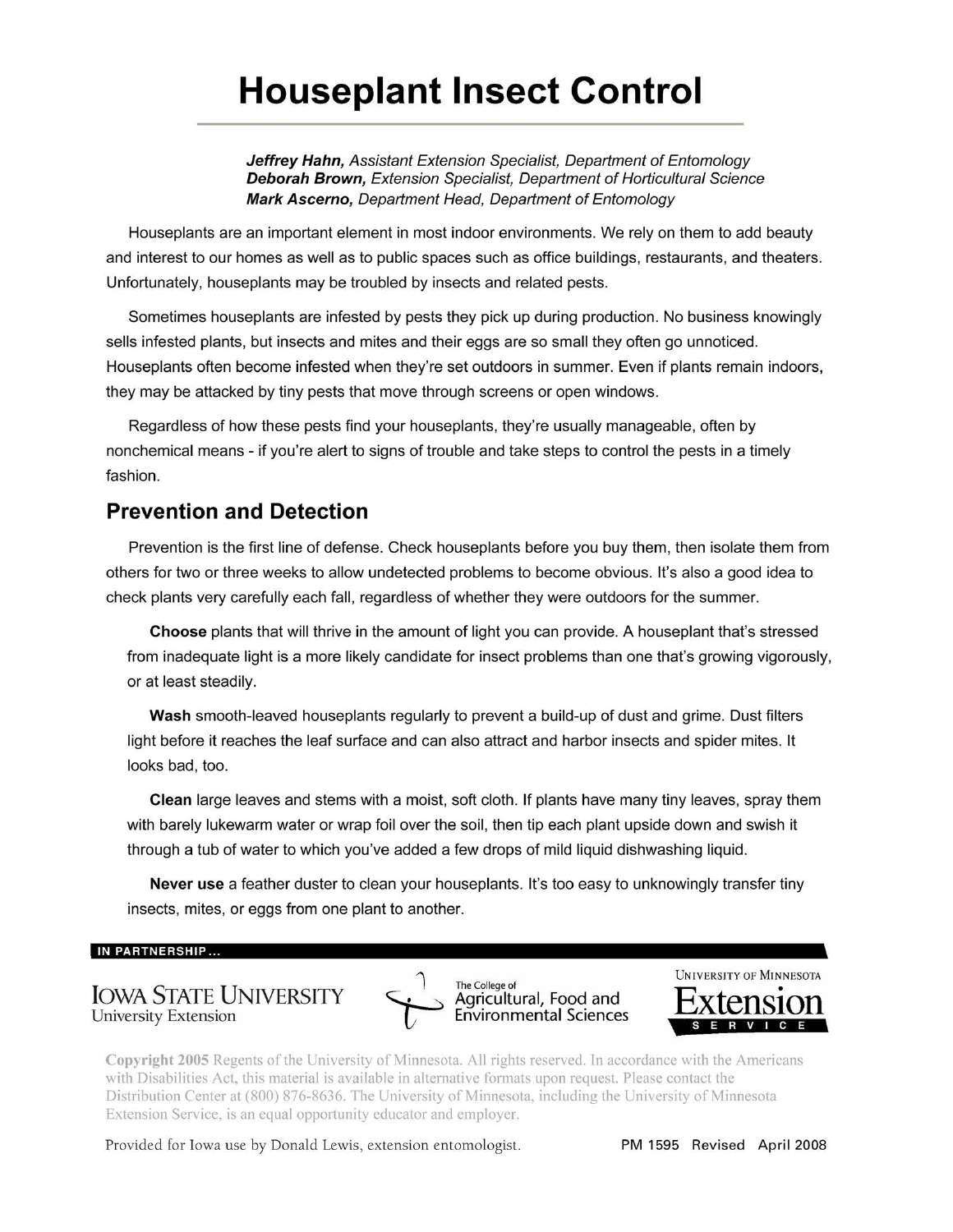**Always use** sterilized potting soil; garden soil may harbor insect and disease pests. Potting soil must also drain readily. When roots sit in waterlogged soil, they're likely to rot and serve as a food source for soil scavengers that live off decaying organic matter.

 of controlling these pests before they're too numerous. **Check** houseplants for evidence of insects whenever you water them. You'll stand a better chance

**Inspect** both tops and undersides of leaves, particularly any that appear speckled or mottled. This may be evidence of a pest problem, though there are other causes of discoloration. A ten-power hand magnifying lens will prove helpful when looking for tiny pests, eggs, and cast skins.

**Watch** for honeydew, a shiny, sticky substance secreted by aphids and scale insects. You'll find it on the upper surface of leaves, as well as on table tops and other items under the plant.

# **Nonchemical Control**

Many houseplant insect problems can be controlled using nonchemical methods, particularly if the infestation is light.

**Washing:** Use a soft cotton cloth dipped in mild detergent solution (1/2 teaspoon per quart of lukewarm water) to wipe small numbers of aphids, mealybugs, scales, or mites off plants with smooth leaves. You can also dislodge a light pest infestation with a forceful spray of lukewarm water.

**Handpicking:** It's easy to remove and dispose of large pests such as cutworms, caterpillars, and millipedes that infest houseplants outdoors in summer. Earthworms can be driven out of the soil by setting the pot in a tub of water to saturate it. You may also remove small numbers of scale insects or mealybugs with a fingernail file or pen knife.

**Sticky traps:** Sticky traps are flat cards with glue on the surface. Usually colored yellow, they capture insects that land on them. While these traps can reduce the number of flying insect pests, you can't eliminate an insect problem by using just sticky traps. Sticky traps are most useful when used to detect the presence of whiteflies, fungus gnats, winged aphids, and thrips which then alerts you to take additional action.

**Pruning:** An insect infestation may be confined to a few leaves or branches or may be particularly bad in those locations. Eliminating the worst branches will make it easier to control pests on remaining parts of the plant. If an infestation is truly isolated, pruning may be all the control that's needed.

**Give up:** When a houseplant is heavily infested and badly damaged, the best course of action is to throw the plant away. Minimize your losses and avoid exposing other plants to the same pest problem. If you are reluctant to discard the plant, prune it practically to the soil. If it resprouts, watch new growth carefully for signs of infestation.

# **Insecticides**

If you still have an insect problem after trying nonchemical methods, consider using an insecticide (**Table 1**). Insecticides are most commonly found as aerosol or ready-to-use liquid products. Some are available in ready-to-use granular form or as liquid concentrates. They're sold at nurseries, garden centers, building supply stores and discount variety stores. These products are also available for purchase through the internet.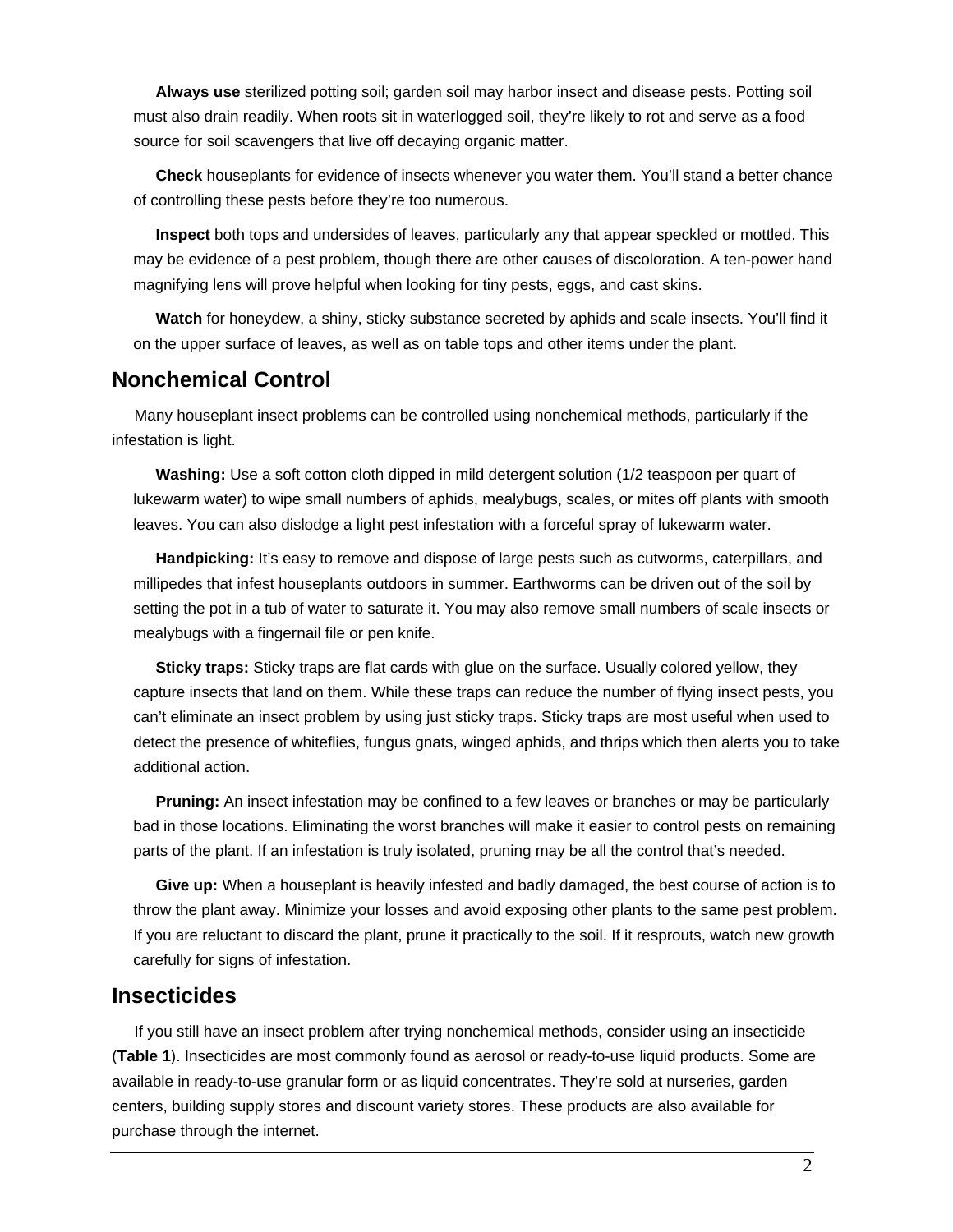Selecting an insecticide can be a challenge. There are increasingly fewer on the market, which makes it difficult to find an insecticide that's very effective.

There is a larger selection of insecticides available for outdoor use. Plants can be taken outside and treated (if the label permits) as outdoor ornamentals.

Read the fine print to make sure the insecticide contains the active ingredient you're looking for. Don't assume houseplant insecticides are safe for all your plants. Check each label for the list of plants the product is registered to be used on. Treating your plant with an insecticide that isn't labeled for it could result in considerable damage.

If you use a product that requires dilution with water, mix only as much as you expect to use in one day, then be sure to use it that day.

Spray houseplants in a well-ventilated area. A porch or garage works well in summer; a basement might be best in cold weather.

Never use any insecticide on a houseplant that's moisture-stressed. To avoid moisture stress, water the soil a day or two before applying insecticide. Spray your plant thoroughly, especially under the leaves, then keep it out of direct sun a full day after treatment.

**Table 1** lists the common names of active ingredients found in insecticides available to treat houseplants. You will find these insecticide names on the label under the heading *Active Ingredients.* These names are often listed in fine print, so look carefully.

| <b>Active Ingredients</b>                                                                                | <b>Pests</b>                                                     | <b>Comments</b>                                                                                |
|----------------------------------------------------------------------------------------------------------|------------------------------------------------------------------|------------------------------------------------------------------------------------------------|
| bifenthrin                                                                                               | spider mites, scale,<br>mealybugs, whiteflies,<br>thrips, aphids |                                                                                                |
| permethrin                                                                                               | scale, mealybugs,<br>whiteflies, thrips, aphids                  |                                                                                                |
| resmethrin                                                                                               | scale, mealybugs,<br>whiteflies, thrips, aphids                  |                                                                                                |
| pyrethrins                                                                                               | mealybugs, whiteflies,<br>scale, thrips, aphids                  | no residual, only kills on contact                                                             |
| imidacloprid                                                                                             | mealybugs, scale, aphids                                         | only available in potting mix from<br><b>Bayer Advanced</b>                                    |
| disulfoton                                                                                               | mealybugs, scale, aphids                                         | usually has a disagreeable odor;<br>do not use unless plant is actively<br>growing             |
| potassium fatty acids (i.e. insecticicidal<br>soap)                                                      | scale, aphids, thrips,<br>spider mites                           | sold specifically as an insecticide;<br>no residual, kills on contact                          |
| various combinations of oil extracts<br>(e.g. thyme, canola, clove, sesame,<br>cotton seed, garlic oils) | scale, thrips, aphids,<br>whiteflies, spider mites               |                                                                                                |
| Bacillus thuringiensis H-14 (e.g. Knock<br>Out Gnats)                                                    | fungus gnats                                                     | bacterial that specifically attack<br>fungus gnat larvae; available<br>primarily by mail order |

*Table 1. Active Ingredients of Insecticides Available for Houseplants.* 

*Caution: Always read pesticide labels carefully before buying and again before using these products. This is especially important as the availability and recommended use of specific pesticides may change from year to year. The label is the final authority on how you may legally use any pesticide. Store pesticides in a locked area out of the reach of children. For questions about proper disposal of old or unused pesticides, contact your local county extension office.*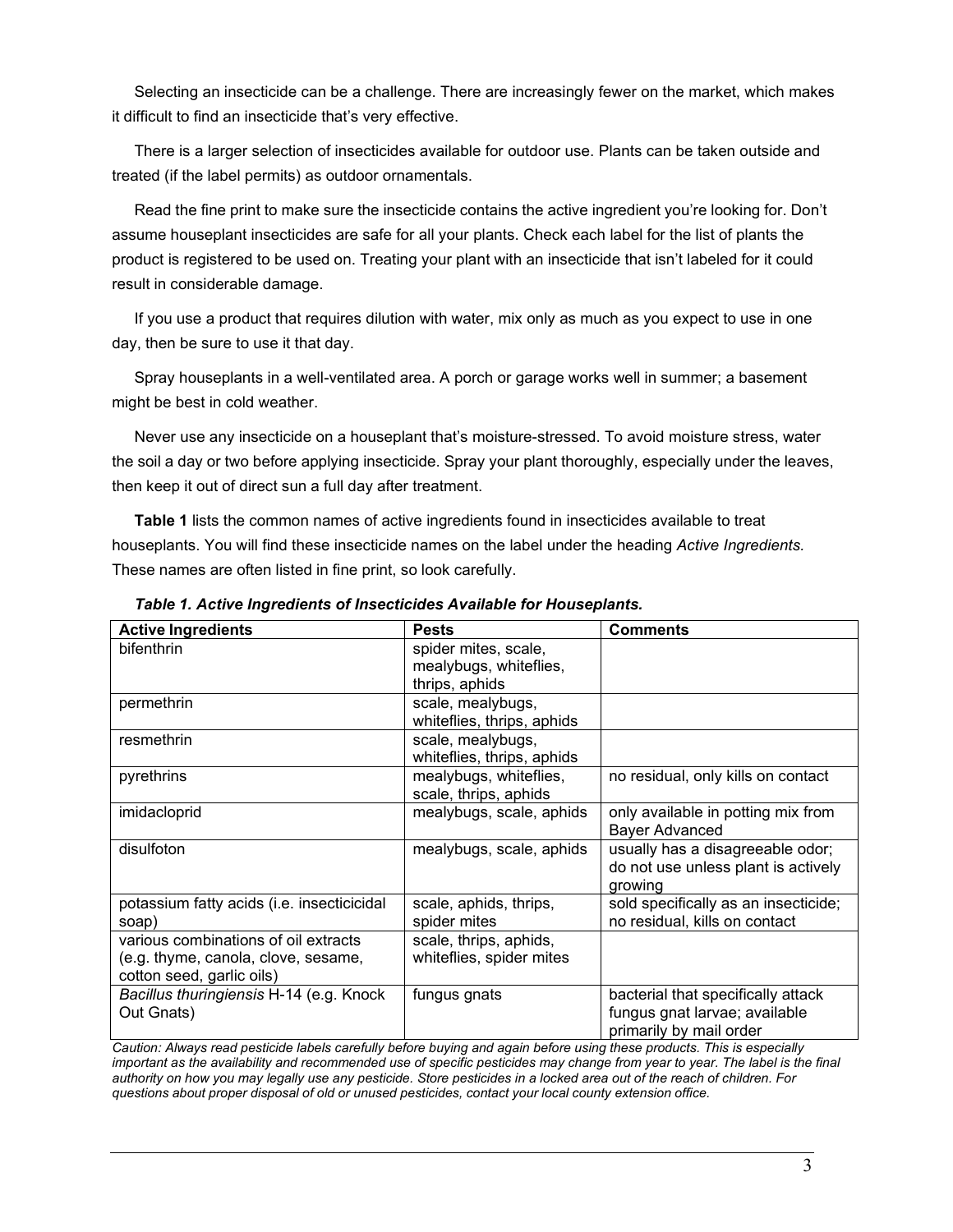# **Houseplant Insect Pests**

## **Spider Mites**

**Spider mites** are among the most serious houseplant pests. Left untreated they can multiply rapidly, causing injury, defoliation and plant death. They're not true insects, but are more closely related to spiders and ticks.

These mites are oval shaped; yellowish or greenish in color. They're difficult to see clearly with the naked eye, measuring only 1/50th of an inch. Magnification can reveal amber-colored mite eggs, whitish cast skins, and black fecal specks. To verify spider mite presence, place a sheet of white paper under discolored leaves. Tap the leaves, then watch for tiny moving creatures on the paper.

Spider mites thrive in dry, warm conditions. They make their way indoors in summer and sometimes as hidden guests on Christmas trees and greenery in December.

Mites first feed on the undersides of leaves, then expand their territory as populations increase, moving from stem to stem and onto nearby plants by means of fine webbing. People can also spread them accidentally on their hands, clothing, and watering cans. Always wash your hands and any tools you've used after working with infested plants.

Spider mites damage plants by piercing leaf tissue with needle-like mouthparts, feeding on sap. Usually the first sign of spider mites is a mottled or pin-prick yellow discoloration on the undersides of leaves.

**Control options:** Washing, bifenthrin, insecticidal soap, plant oil extracts (at least two applications sprayed once every 7 - 10 days are usually necessary).



*(Jeff Hahn) Figure 1: Spider damage on palm (Jeff Hahn)* 



*Figure 3: Close-up of spider mites (Phil Pellitteri, Univ. of Wisconsin)* 



*Figure 2: Spider damage and webbing on ivy*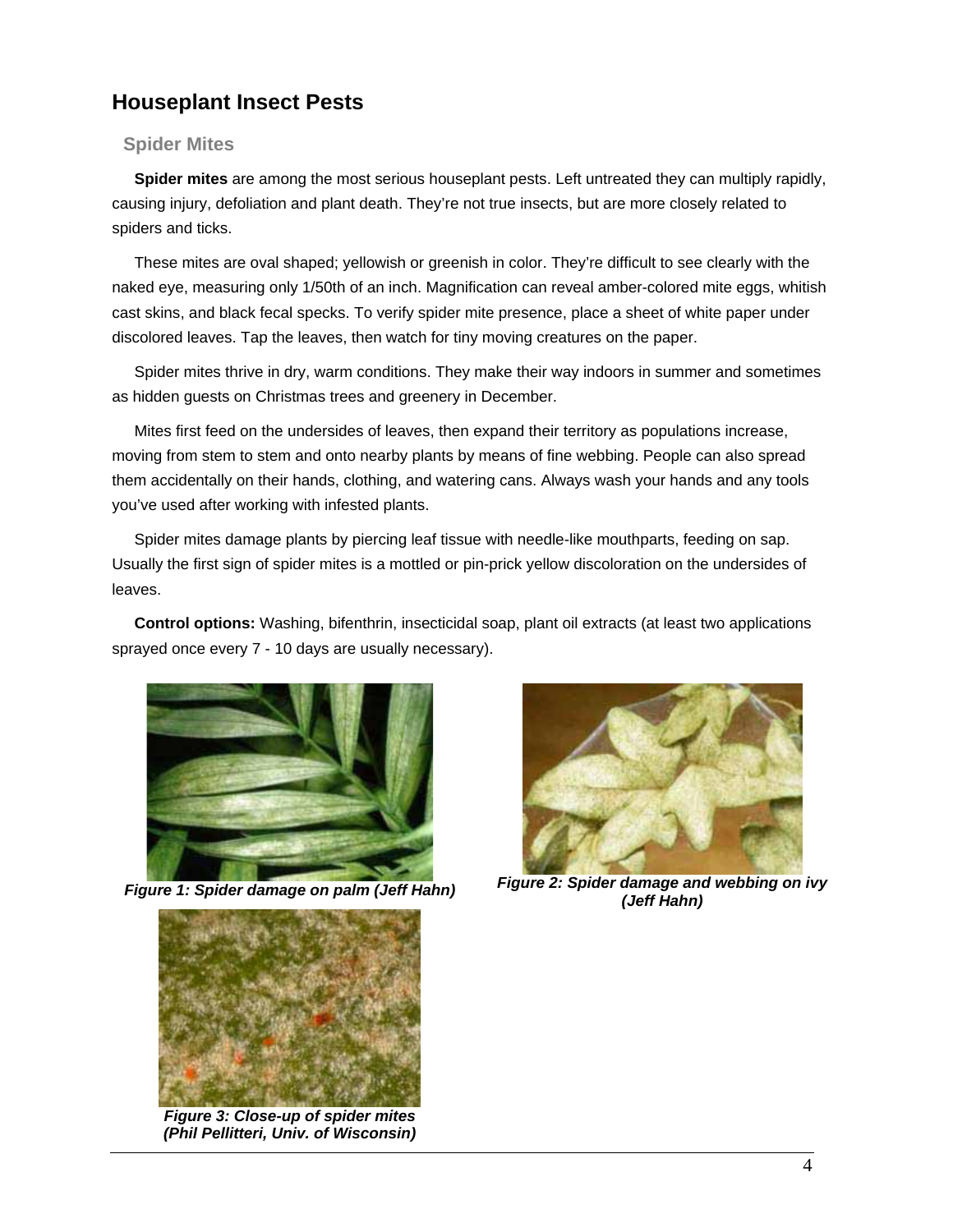#### **Scale Insects**

**Scale insects** don't look like typical insects. Adults secrete a waxy shell-like covering which gives them the appearance of brown or gray bumps. They're round, oval, or oyster shell-shaped, roughly 1/16 to 1/8 inch in diameter. Tiny juveniles or "crawlers" have legs and are mobile; they're more vulnerable to pesticides than the stationary adults, but are barely visible without magnification.

Scales are usually found on plant stems and the undersides of leaves especially along mid-veins. They use needle-like mouthparts to feed on plant sap, secreting sticky honeydew as an end product of that process. Heavy feeding causes leaves to yellow and drop, slows growth and stunts plants.

**Control options:** Washing, physical removal, bifenthrin, permethrin,resmethrin, insecticidal soap,pyrethrins, disulfoton, imidacloprid, plant oil extracts (at least two to three applications sprayed once every 10 - 14 days are usually necessary). Because their waxy covers are so impervious to insecticides, add a few drops of liquid soap or detergent to help the material slide under the edges of the "shells."



*Figure 4: Scale (Phil Pellitteri, Univ. of Wisconsin)* 



*Figure 5: Scale on Ficus (Jeff Hahn)* 

#### **Mealybugs**

**Mealybugs** are soft-bodied insects, about 3/16 inch long; easily visible without magnification. Their bodies have white, waxy filaments protruding from the tail end, and look as though they've been dusted with flour. Mealybugs can be confused with powdery mildew, and sometimes are observed as "tiny cottony clusters" on stems and leaves.

Mealybugs are most common along veins on the undersides of leaves and at axils, where leaves join stems. Some mealybugs may also be found below the soil surface on the main stem. They pierce plant tissue with sharp



*Figure 6: Mealybugs on philodendron stem (Jeff Hahn)* 

mouthparts, then suck the sap, which results in yellowing, leaf drop, and poor growth.

**Control options:** Washing, physical removal, disulfoton, bifenthrin, permethrin, imidacloprid resmethrin, pyrethrins (at least two to three applications sprayed once every 10 - 14 days are usually necessary).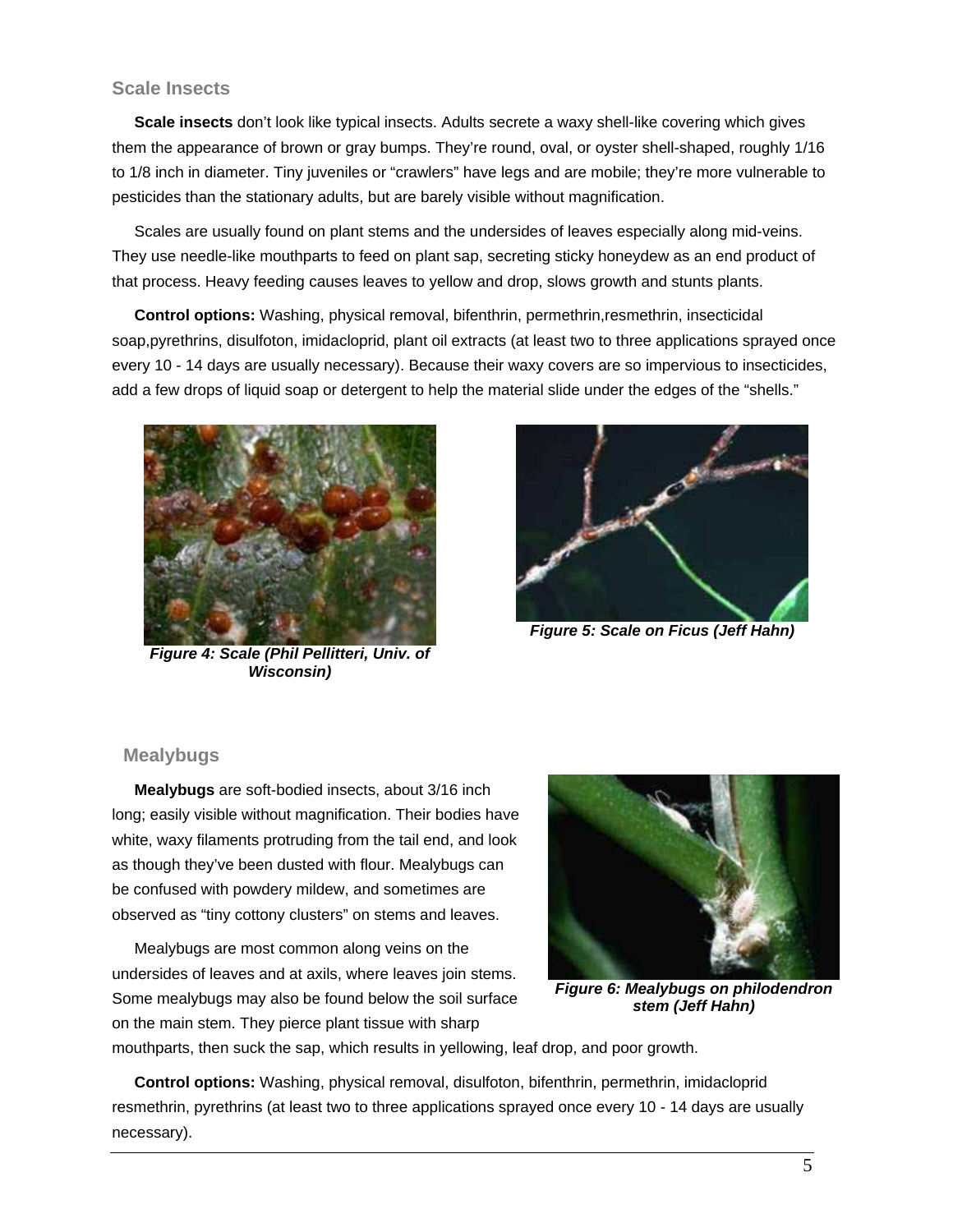## **Thrips**

**Thrips** are very small (about 1/16 inch long) and slender; usually tan or dark colored. Immature thrips are white, yellow, or orange. Adults can fly, jump, or run quickly. They are difficult to see without a hand lens, though they may look like little threads on the plant.

These pests may not survive long inside. However, some types of thrips are capable of living indoors on houseplants year-round.

Thrips feed by scraping leaves or flowers with their rasping mouthparts, then sucking the fluid that's released. Damaged leaves develop irregular silvery streaks or splotches. Flowers become streaked or distorted. Where feeding is heavy, you may also see small shiny black drops of excrement on the leaves.

**Control Options:** Washing,bifenthrin, permethrin, resmethrin, pyrethrins,insecticidal soap, neem oil, plant oil extracts (at least two applications sprayed once every 5 days are usually necessary).



*Figure 7: Adult thrips (dark-colored) and immature nymphs (light-colored) (Phil Pellitteri, Univ. of Wisconsin)* 



*Figure 8: Thrips damage (note black excrement) (Iowa State Univ.)* 

# **Springtails**

**Springtails** are very small (about 1/16 inch long), slender white or gray insects. They're commonly seen in the soil or in saucers beneath potted houseplants. Springtails jump when they're disturbed, so they're particularly noticeable right after you water.

Springtails are scavengers, feeding on decaying roots and fungi. They prefer to live in damp potting soil, especially a mix containing a high percentage of peat. Often associated with houseplants that are kept quite moist, they rarely, if ever, damage the plants. They're just annoying.



*Figure 9: Close-up of springtails (Phil Pellitteri, Univ. of Wisconsin)* 

**Control:** Water thoroughly, but let soil dry as much as possible without letting plants wilt.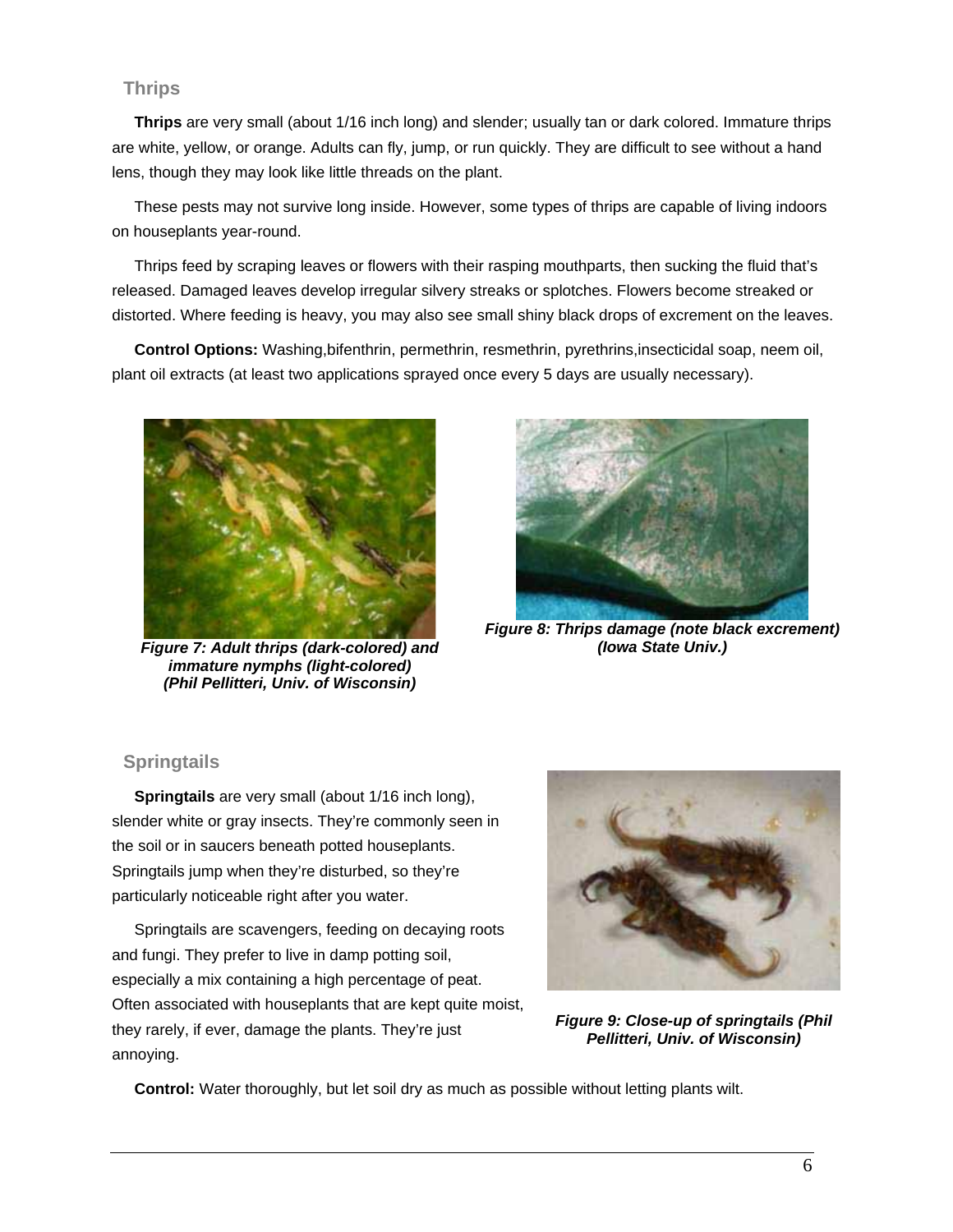## **Fungus Gnats**

Adult fungus gnats are small (1/16 **-** 1/8 inch long) insects you may see flying around houseplants or resting nearby **where they** frequently **are** mistaken for fruit flies. The legless, worm-like larvae live in damp soil and are scavengers with habits similar to springtails, causing little or no damage.

**Control options:** Water thoroughly, but let soil dry as much as possible without letting plants wilt, *Bacillus thuringiensis* H-14.





*Figure 10: Fungus gnat adult (Dept. of Figure 11: Fungus gnat larvae on poinsettia Entomology, Univ. of Minn.) (Mike McDonough, Univ. of Minn.)* 

#### **Whiteflies**

**Whiteflies** are not true flies. They're more closely related to scales, mealybugs, and aphids. These pests are more commonly associated with plants growing in greenhouses than those growing in homes.

Adults are very small (about 1/16 inch long), white moth-like insects. They're easily disturbed, fluttering up when you water or handle a plant they're clinging to. Imature whiteflies are even smaller. They're flat, oval, scale-like insects normally found on the undersides of leaves. It's not easy to spot these pale

insects.<br>All stages of whiteflies feed on plant sap, using their piercing-sucking mouthparts. Infested leaves can yellow and drop, reducing plant vigor, but usually not killing the plant.

**Control options:** Washing, bifenthrin, permethrin, resmethrin, pyrethrins, neem oils, plant oil extracts (at least three applications sprayed once every 5 days are usually necessary).





*Figure 13: Whitefly nymphs (Phil Pellitteri, Univ. Figure 12: Whitefly adults (Jeff Hahn) of Wisconsin)*